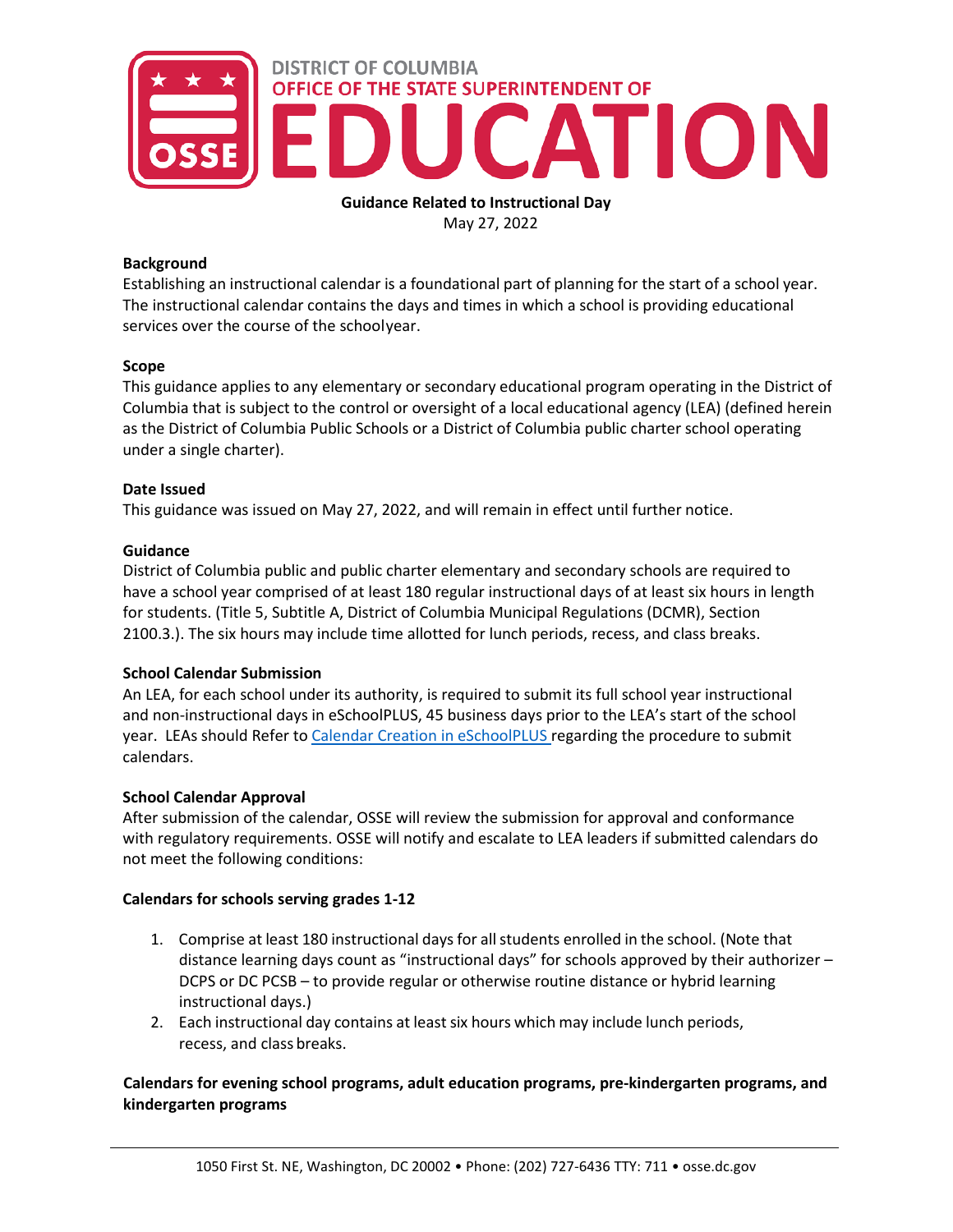Must have at least 180 unique instructional days for all students enrolled in the school, but the sixhour minimum instructional day requirement is not applicable.

#### **Waivers**

The Superintendent has the authority to waive the instructional day requirements; the sections that follow outline the waivers available to LEAs for school calendars.

# **Weekly Half Day Waivers**

When the school's calendar is submitted to OSSE for approval, an LEA on behalf of the school may request to have a half instructional day of at least three hours one time per week by submitting the prescribed [waiver form](https://osse.dc.gov/sites/default/files/dc/sites/osse/page_content/attachments/Instructional%20Day%20Waiver%20Form_May2022.pdf) to OSSE for approval. The waived part of the instructional day must be used for the purposes of advancing student achievement. The waived part of the instructional day must be distributed across the remainder of the days in the week.

For example, if the school has a three-hour instructional day on Friday, the school must build the waived three hours of Friday instruction into the Monday-Thursday schedule. The waiver request, submitted by the LEA, on behalf of the school(s), will be required to explain how the instructional half-day will better serve students, improve instructional quality, and ensure that the half day does not cause a barrier to education. The Superintendent will review the request for approval.

#### **Flexibilities for Managing Unforeseen Circumstances**

Over the course of a school year, circumstances may arise where a school leader must make decisions about modifying the calendar or instructional day to ensure safe and effective operations of a school. School leaders will have multiple flexibilities to make those decisions as they see fit. These situations may include but are not limited to: inclement weather, operational deficiencies, or other situations to protect the health, safety, and well-being of the school community. The following outlines flexibilities school leaders may choose from:

- **1. Close the School (and Do Not Make Up the Day)** If a school calendar has at least 180 instructional days **AND** more than 1,080 instructional hours built into their calendar, the LEA may close school without needing to modify their calendar (essentially pulling from the extra instructional time) or provide substitute instruction. For example, if the school calendar has 180 days and 1,200 instructional hours built into the school calendar, the school will be able to reduce to 179 days and 1,193 instructional hours. However, if the school calendar has 180 instructional days and 1,082 instructional hours, this option would not be possible, and the LEA would need to seek one of the below three flexibilities.
- **2. Close the School and Modify the Calendar**  If a school does not have adequate excess instructional time built into its calendar and does not convert to situational distance learning, the LEA will need to modify its instructional school calendar to add an additional makeup day or request a mid-year waiver from the 180-day/1,080-hour requirement. The addition of a makeup day during the school year can be disruptive, so LEAs are encouraged to build in surplus instructional days/hours to anticipate school closures (e.g., snow days).
- **3. Convert to Situational Distance Learning Every school that routinely provides in-person** learning will have a "bank" of five distance learning days that can be used at its discretion. These days cannot be built into the school calendar at the beginning of the school year, as they are strictly intended for managing unforeseen circumstances. School leaders do not need advance approval from OSSE to use one of their five banked days but are to note these